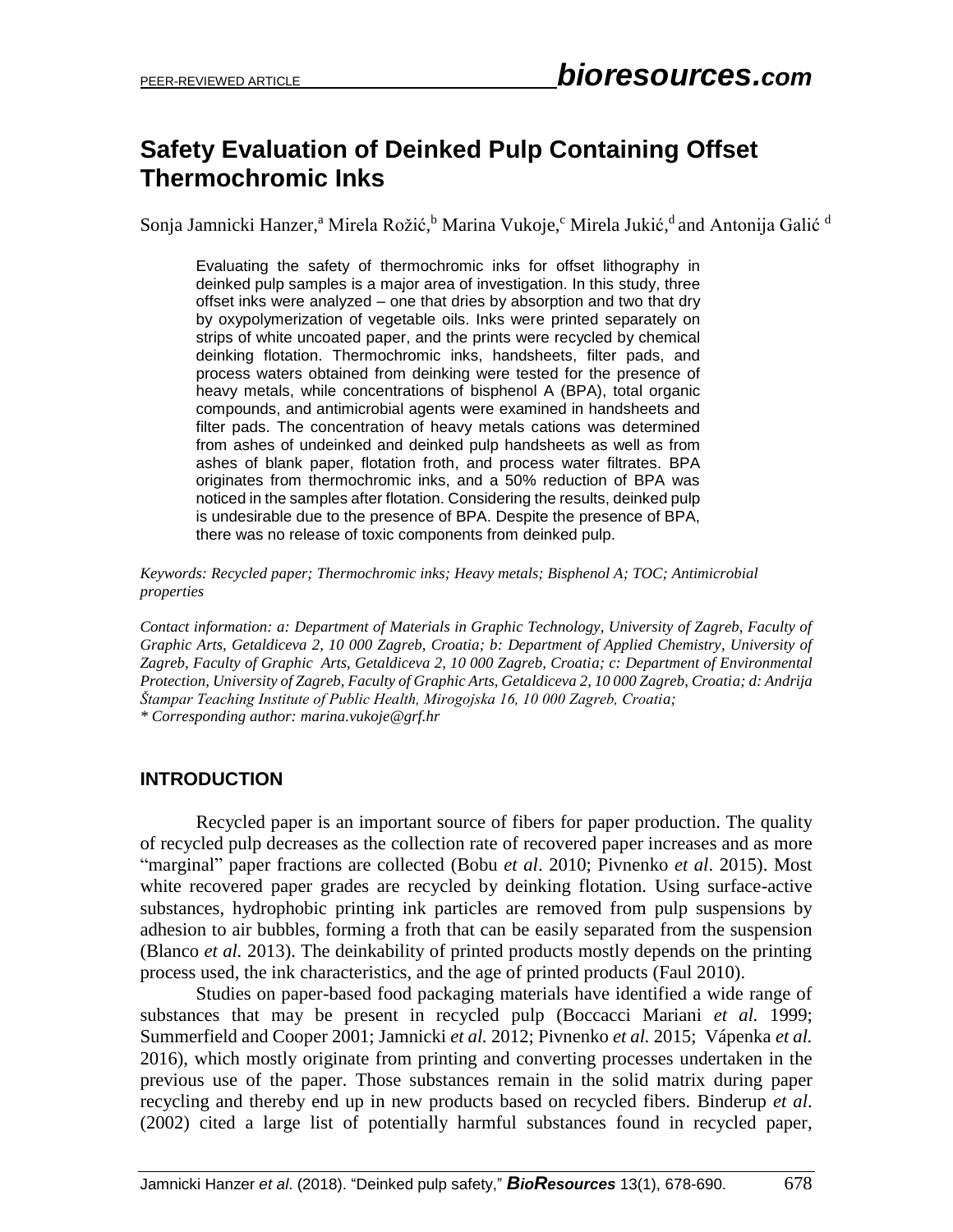including phthalates, solvents, azocolorants, diisopropyl naphthalenes, primary aromatic amines, polycyclic aromatic hydrocarbons, and benzophenone. Moreover, certain paper and board fractions in recovered paper derived from households contain relatively high concentrations of chemicals such as mineral oil hydrocarbons, phthalates, phenols, polychlorinated biphenyls, and toxic metals (Cd, Co, Cr, Cu, Ni, and Pb) (Pivnenko *et al*. 2016). In order to maintain the high paper recycling rates with satisfactory quality of recycled pulp, the presence of chemicals should be taken into account, and it is crucial that paper recycling processes are highly effective in ink and toxic component removal. Some harmful substances can be removed from recycled pulp with new deinking methods. Jamnicki *et al*. (2015) showed that adsorption deinking is more successful in the reduction of mineral oils than conventional flotation deinking.

If recycled paper is used in food packaging, it must comply with many specific requirements proposed by the European legislation (EC 2004, 2006). These requirements refer to the control and analysis of contaminants in recycled paper and board such as heavy metals, plasticizers, aromatic amines, poly-aromatic hydrocarbons, benzophenone, and BPA (Mohammadpour *et al*. 2016).

In the printing industry, many different types of inks and printing processes are used. Even though all printing inks are composed of four main ingredients (colorant, vehicle or binder, solvent, and additives), they differ in chemical composition. In order to satisfy the market innovations, there is a greater demand for traditional and functional printing inks, such as thermochromic printing inks.

Thermochromic printing inks are temperature-sensitive inks that exhibit color change at different temperatures. They come in two forms: liquid crystals or leuco dyes. In the cool state, leuco dyes exhibit color, and when heated, they become clear or translucent. The temperature of the color change transition is called the activation temperature (TA) (Homola 2008). Moreover, some leuco dye thermochromic inks change from one color to another, rather than changing from colored to colorless state. This is achieved with an ink that combines a leuco dye with a conventional ink colorant formulation. Commercially available thermochromic printing inks based on leuco dyes consist of microencapsulated leuco dye–developer–solvent systems and a resin binder (Tang and Stylios 2006; Seeboth and Lotzsch 2013). The thermochromic effect is caused by the formation of leuco dye– developer complexes in a reversible equilibrium redox reaction between leuco dye and developer (Seeboth *et al.* 2007). The most common dyes are phenylmethane and fluoran derivatives bearing a lactone ring moiety. In the lactone ring-closed state, these leuco dyes are either colorless or weakly yellow colored. Leuco dye–developer–solvent systems are colored in the solid state and become transformed on heating above the melting temperature of the solvent into a colorless liquid (Seeboth and Lotzsch 2008). Color developers are usually weak acids (bisphenol A, octyl phydroxybenzoate, methyl p-hydroxybenzoate, 1,2,3-triazoles, and 4-hydroxycoumarin derivatives) that assist opening the lactone ring of the leuco dye and stabilize the open form, while long-chain alkyl alcohols, esters, and acids are commonly used as solvents (White and LeBlanc 1999; MacLaren and White 2003). Vinković *et al.* (2017) found the presence of bisphenol A and benzophenone in commercially available thermochromic printing inks.

Deinkability of three different offset thermochromic inks printed on white uncoated paper was described in Vukoje *et al*. (2016), which was part of our previous research, and it was evaluated by calculating the flotation yield, pulp's brightness and whiteness increase and the color properties, determination of residual ink area, as well as ash content elimination. The obtained results indicate that thermochromic prints are poorly deinkable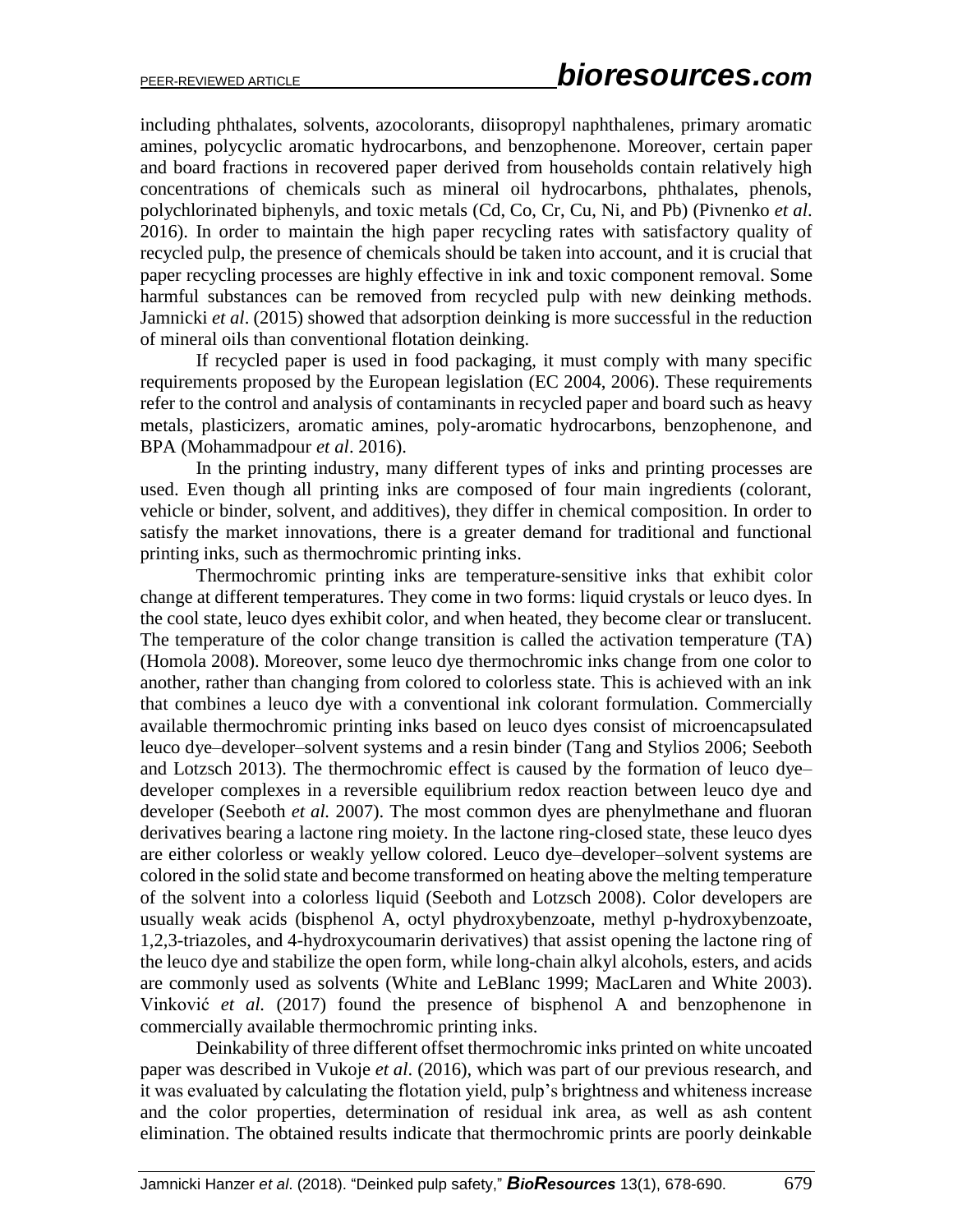because only 12.8% of the total dirt area of thermochromic ink was removed by deinking flotation and small increases in deinked handsheets brightness and whiteness (approx. 5% and 2%) were noticed. Although the classic offset prints are generally highly deinkable, poor deinkability of thermochromic offset prints was explained by high adhesion of inks onto the paper, which was similar to observations for toner formulations that are known to be very difficult to deink by conventional flotation process (Vukoje *et al.* 2016).

Due to poor deinkability of thermochromic offset prints and the presence of different harmful substances in their structure, the objective of this study was to evaluate the safety aspect of the deinked pulp made from paper printed with thermochromic inks, *i.e.,* its possible use in food contact applications. As paper material is considered safe to be brought in direct contact with foods only if it is free from any substances that have toxic potential, aim of this study was, thus, to determine the concentration of heavy metals and BPA, total organic compound (TOC), total carbon (TC) in recycled pulp containing thermochromic inks, as well as transfer of antimicrobial constituents from the recycled paper. Where it was possible, the concentrations of determined chemicals were compared with the proposed limits set out in Industry Guideline for the Compliance of Paper and Board Materials and Articles for Food Contact developed by the European paper and board food packaging chain (CEPI/CITPA/CEFIC/FPE 2012).

# **EXPERIMENTAL**

# **Materials**

#### *Paper*

A white uncoated paper was used as a substrate for printing. The characteristics of this substrate are presented in Table 1.

| <b>Table 1. Properties of Paper Substrate</b> |  |
|-----------------------------------------------|--|
|-----------------------------------------------|--|

| <b>White Uncoated Paper</b>                   |                   |                               |                     |                         |                                        |                |                          |
|-----------------------------------------------|-------------------|-------------------------------|---------------------|-------------------------|----------------------------------------|----------------|--------------------------|
| <b>Basis</b><br>weight<br>(g/m <sup>2</sup> ) | Thickness<br>(mm) | <b>Bulk</b><br>$\rm (cm^3/q)$ | Smoothness<br>(sec) | CIE<br>Whiteness<br>(%) | <b>ISO</b><br><b>Brightness</b><br>(%) | Opacity<br>(%) | CaCO <sub>3</sub><br>(%) |
| 140                                           | 0.159             | 1.14                          | 12.3                | 142.51                  | 95.59                                  | 96.95          | 25.07                    |

#### *Thermochromic inks*

Three offset thermochromic inks, which differed in their activation temperature, color, and chemical composition were used for printing (Table 2).

# **Table 2.** Offset Thermochromic Inks

| <b>Thermochromic</b><br>Ink | <b>Producer</b>   | <b>Abbreviation</b> | <b>Activation</b><br>Temperature | <b>Drying</b><br><b>Mechanism</b> |
|-----------------------------|-------------------|---------------------|----------------------------------|-----------------------------------|
| <b>Blue to Colorless</b>    | <b>CHAMELEON®</b> | <b>BW</b>           | 27 °C                            | Absorption                        |
| Green to Yellow             | CTI®              | GY                  | 45 °C                            | Oxypolymerization                 |
| Burgundy to Blue            | CTI®              | BB                  | 63 °C                            | Oxypolymerization                 |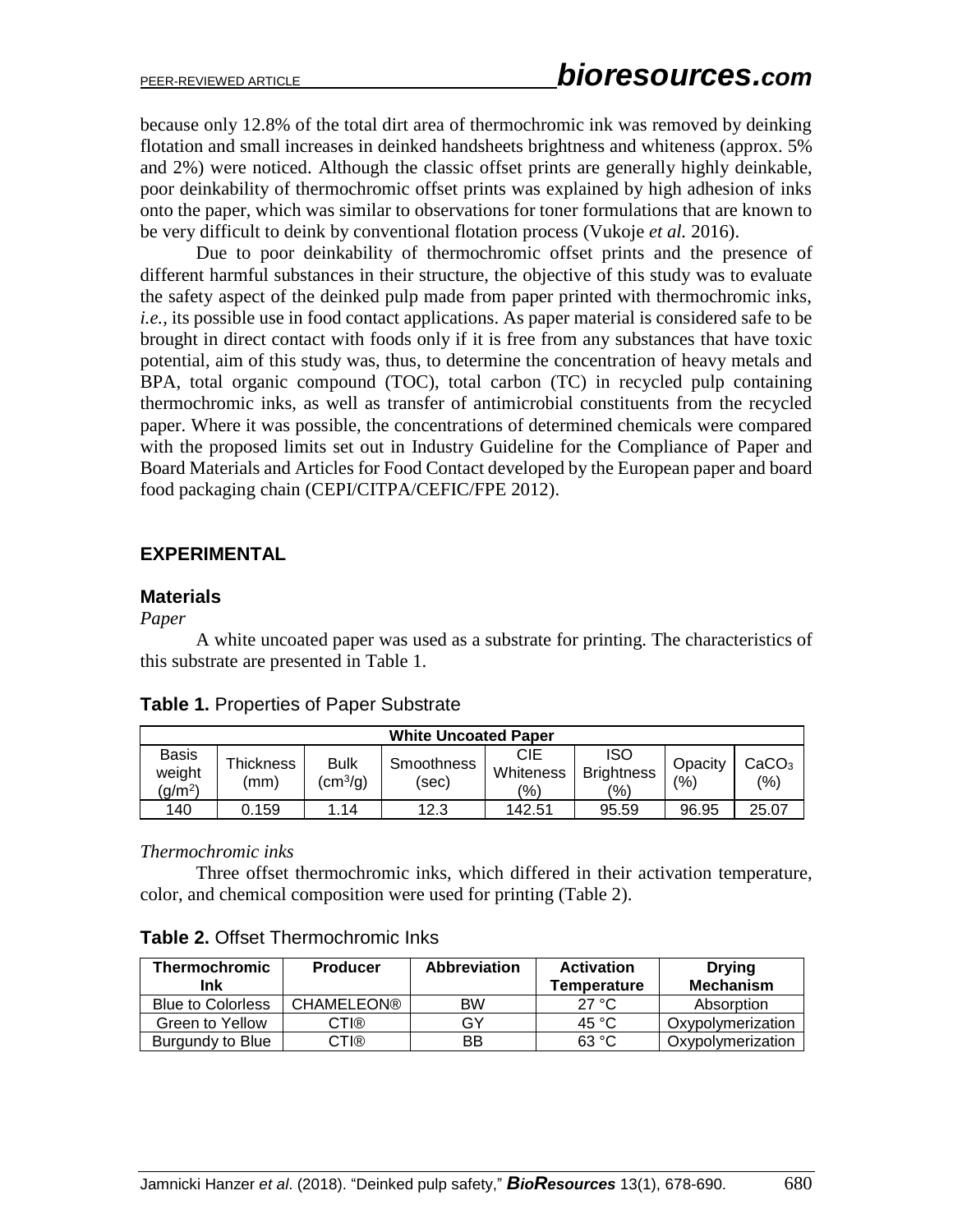All thermochromic inks had the ability to change their color above the mentioned activation temperatures (TA). For example, thermochromic offset ink (GY) was greencolored below its activation temperature (63  $^{\circ}$ C) and changed to yellow above its activation point. The color change was reversible, *i.e.*, the original color was restored upon cooling.

#### **Methods**

#### *Offset printing*

The printing trials were carried out using a Prüfbau Multipurpose Printability Testing System (MZ II, Peissenberg, Germany) as described in Vukoje *et al*. (2016). For each print, the same printing parameters were used, *i.e*., the same amount of ink was applied on the rollers, and the printing force was 600 N. For printing on the Prüfbau Multipurpose Printability Tester, 45 mm wide paper strips were prepared. The papers were printed in full tone. About 74% of the total area of paper strip was covered with ink. Input material for deinking consisted of three sets of prints, which were mixed in equal proportions. To each printed strip one unprinted strip of paper was added in order to avoid too high grammage of applied ink in relation to the total mass of paper submitted to deinking. Thus the total area of print was 37% when compared to the total area of used paper.

#### *Flotation deinking*

Deinking flotation of thermochromic prints was conducted under laboratory conditions, according to the INGEDE method 11p as previously described (Vukoje *et al.* 2016). Handsheets and filter pads of blank (B), undeinked pulp (UP), and deinked pulp (DP) were prepared according to INGEDE method 1. Blank paper (B) samples were formed after the pulping of the original unprinted paper. Samples from undeinked pulp (UP) were formed after pulping of printed paper samples (without conducting flotation process), while deinked samples (DP) were formed after pulping and flotation of printed paper samples.

#### *Determination of heavy metal content using atomic absorption spectroscopy (AAS)*

The concentrations of heavy metals (Pb, Cd, Cu, Zn, Fe, Mn, Ni, Cr, Co, As) were determined in thermochromic printing inks, samples obtained from deinking process, and water filtrate by the AAS method. The concentrations of heavy metal cations were determined from ashes of undeinked (UP) and deinked pulp (DP) handsheets as well as from ashes of blank paper sample (B) and flotation froth. First, 5 g of sample was burned in a porcelain pot by slowly heating the electric hot plate and burner until it was completely carbonized. The "black" sample in porcelain pot was afterwards placed into the muffle furnace and heated to 540  $\degree$ C until the ash achieved a light grey-white color. The ash content in the porcelain pot was dissolved in 2 mL of 6 M HCl and filtrated through double filter paper into a 50 mL volumetric flask. Before the measurements, three different known concentrations of tested metals were prepared to make calibration curves. Results were recorded by the Varian SpectrAA 220 atomic absorption spectrometer (Mulgrave, Victoria, Australia). The heavy metals concentration in process water filtrates were determined by the same procedure but without ignition pretreatment.

#### *Determination of Bisphenol A concentrations*

Bisphenol A was determined in filter pad samples made from undeinked (UP) and deinked pulp (DP) as well as in blank paper samples (B). Paper samples were cut in pieces, and 50 mL of solvent (methanol:water  $= 1:1$ ) was added to 1 g of sample. The extraction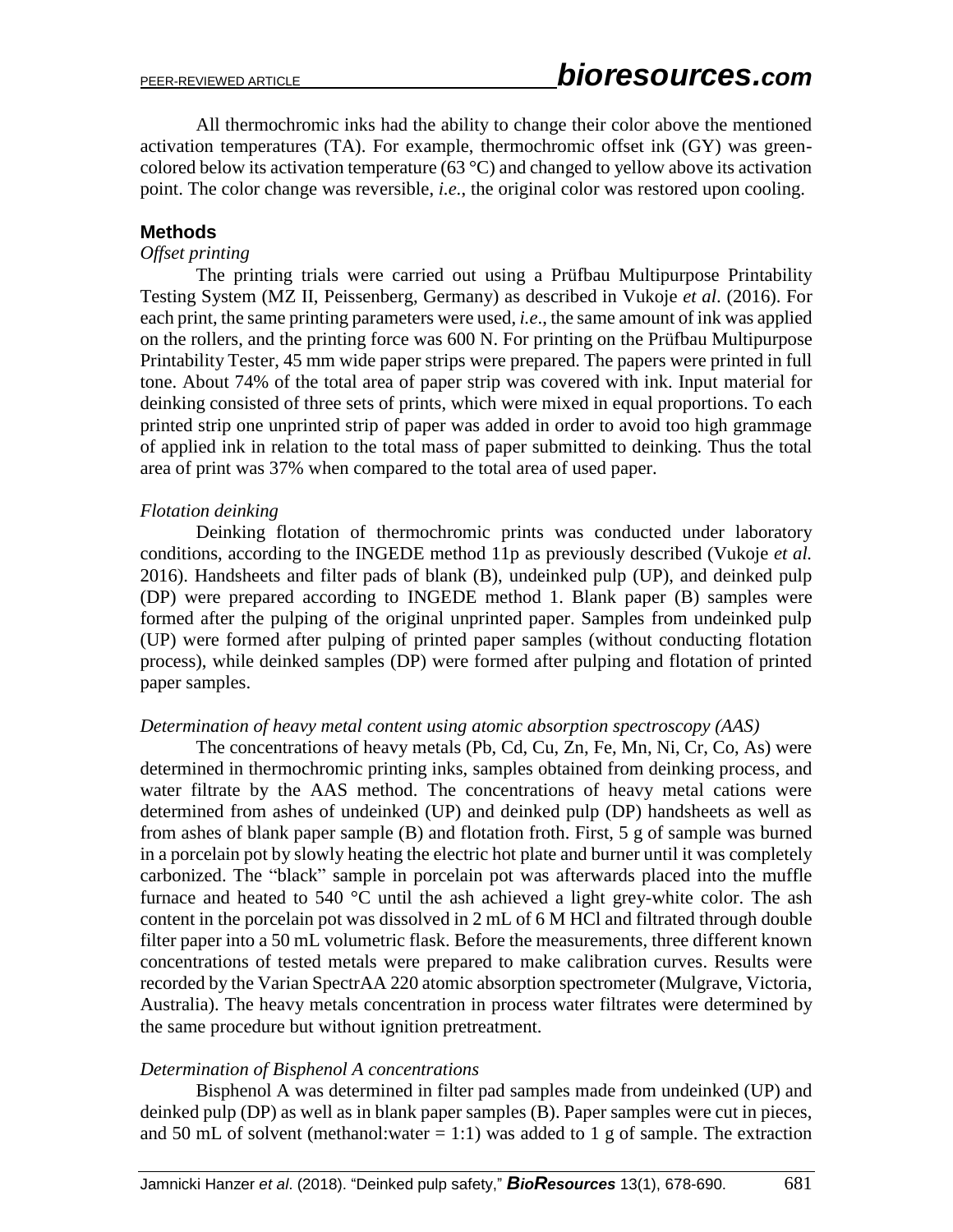was performed in Soxtherm (O.I. Analytical, College Station, TX, USA) for 4 h.

*Determination of total organic compound (TOC) and Total carbon (TC)*

Total organic compound (TOC) and total carbon (TC) were determined in filter pad samples using TOC-VCSH analyzer with unit for solid samples SSM-5000A (Shimadzu, Kyoto, Japan).

# *Determination of the transfer of antimicrobial constituents*

The handsheets obtained from the deinking process (B, UP, DP) were tested for their effect on the growth of bacteria *Bacillus subtilis* and fungus *Aspergillus niger*. The test determined whether the paper samples release antimicrobial constituents in quantities that inhibit the growth of the bacteria and fungus, which represents the toxicity of tested papers. Paper samples were cut to a shape of discs having 6 mm in diameter. Microbiological tests were performed according to HR EN 1104 (2002), in two ways:

- 1. *Bacillus subtilis* suspension (1 mL at  $10^4$  cell/mL) was transferred to three Petri dishes and flushed with nutrient agar (NA). The paper disc was placed in the middle of the dish. The same procedure was repeated for *Aspergillus niger* (10<sup>5</sup> cell/mL) with malt agar (MA) as the growing media.
- 2. In three Petri dishes containing nutrient agar (NA), 0.1 mL of *Bacillus subtilis* suspension ( $10<sup>5</sup>$  cell/mL) was added and homogenized with a Drigalski spatula. The paper disc was placed in the middle of the dish. The same procedure was repeated for Aspergillus niger (10<sup>6</sup> cell/mL) with malt agar (MA) as the growing media. Dishes were incubated for 3 to 5 days at 37 °C for bacteria and at 28 °C for fungus.

After incubation, an inhibition zone (in the growth of flora) indicated the release of antimicrobial constituents. A *Bacillus subtilis* penicillin sensitivity test was performed to confirm the results.

# **RESULTS AND DISCUSSION**

# **Determination of Heavy Metals**

Table 3 shows the obtained concentrations of heavy metals in the tested thermochromic inks. BW ink contained the highest concentration of Fe (20 mg/kg). In printing inks, iron is used in the form of iron oxide yellows (yellow pigment). Exceptional heat resistance makes them suitable for use in printed furniture surfaces and other high light specifications (Leach *et al.* 2007). The GY ink exhibited the highest concentrations of Co (500 mg/kg) and Mn (950 mg/kg). The GY ink contains vegetable oil as ink vehicles (Vukoje *et al*. 2017). Co and Mn salts are used as catalysts (siccatives) for oxypolymerization drying of vegetable oil. Moreover, in GY ink, notably lower concentrations of Fe (7.90 mg/kg) and Zn (3.80 mg/kg) were observed. In printing inks, Zn is used as white pigment and extender in the form of zinc white (ZnO) and zinc sulphide (ZnS). ZnO is a strong UV absorber and self-fungicidal. It discolors with copper compounds, and it becomes yellow when hot or white when cold. It is used as a white extender in many inks (Leach *et al.* 2007). GY ink had the highest concentration of Cr (0.26 mg/kg). Concentrations of other cations were less than 1 mg/kg of ink. In the BB ink, the highest concentrations of Co (700 mg/kg) and Mn (1100 mg/kg) were measured. Zn and Fe were present at concentrations of 1.80 and 10.0 mg/kg, while other cations were present at concentrations lower than 1 mg/kg. Thermochromic offset printing inks contain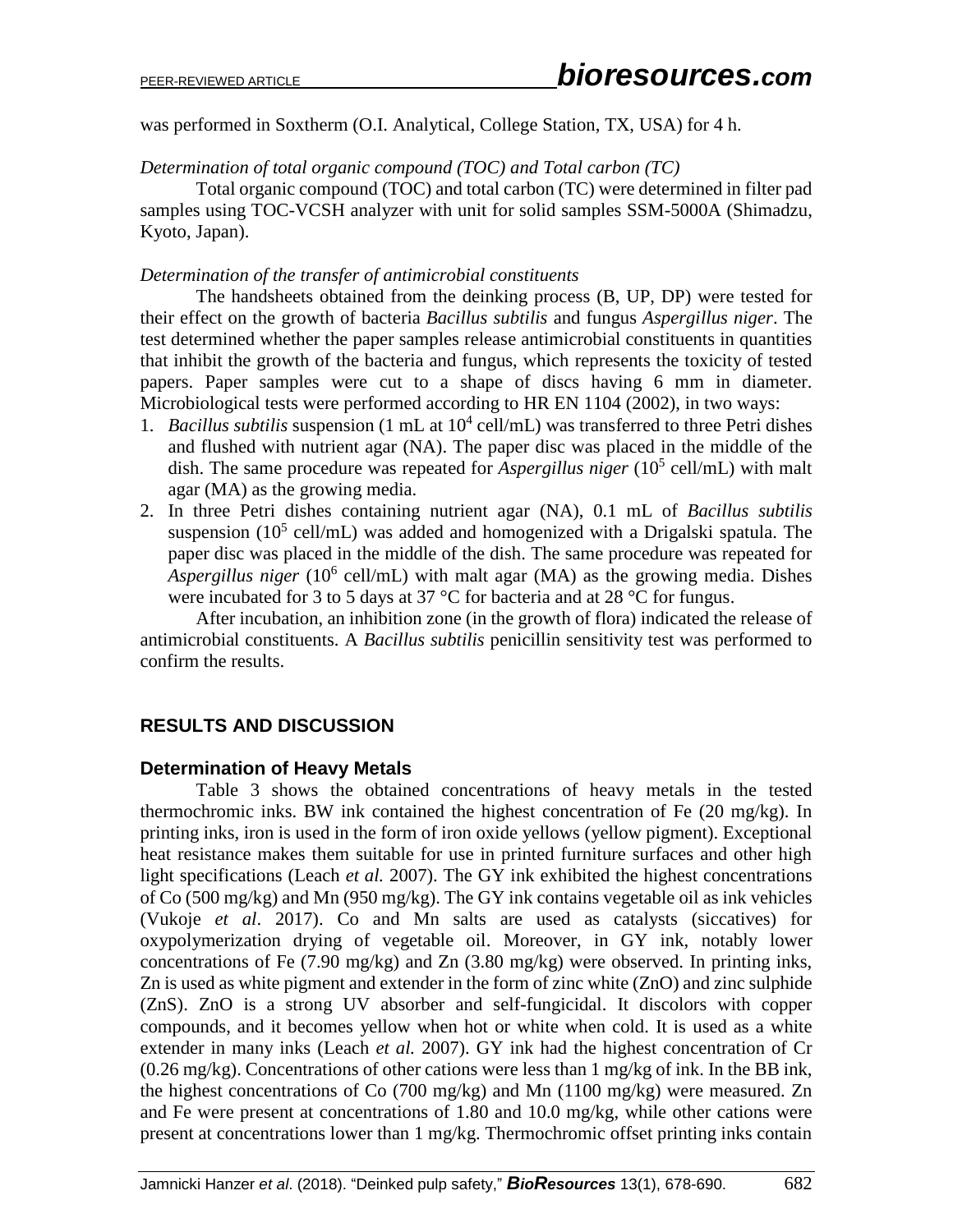remarkably lower amounts of heavy metals than digital offset printing inks (Barbaric-Mikocevic *et al*. 2004).

| <b>Heavy Metals</b> | <b>Thermochromic Printing Inks</b> |        |           |  |  |
|---------------------|------------------------------------|--------|-----------|--|--|
| (mg/kg)             | BW                                 | GY     | <b>BB</b> |  |  |
| Pb                  | 0.20                               | 0.20   | < 0.10    |  |  |
| Cd                  | < 0.01                             | < 0.01 | < 0.10    |  |  |
| Cu                  | 0.53                               | 0.45   | 0.45      |  |  |
| Zn                  | 1.60                               | 3.80   | 1.80      |  |  |
| Fe                  | 20.0                               | 7.90   | 10.0      |  |  |
| Mn                  | 0.35                               | 950    | 1100      |  |  |
| Ni                  | 1.30                               | 0.34   | 0.44      |  |  |
| $\mathsf{Cr}$       | 0.12                               | 0.26   | 0.14      |  |  |
| Co                  | 0.03                               | 500    | 700       |  |  |
| As                  | 0.01                               | 0.01   | < 0.01    |  |  |

**Table 3.** Concentration of Heavy Metals in Used Thermochromic Offset Inks

According to Rožić *et al.* (2005), certain cations present in paper can cause problems in paper usage or in paper recycling. Metal (Fe, Cu, and Mn) hydroxides/oxides in various additives catalyze paper acidification. During paper recycling, multivalent metal cations reduce swelling of fiber, due to reduction of electrostatic double layer at surfaces within the fiber microstructure. Reduced swelling inhibits bonding of fibers to each other and therefore paper sheets become weak. Taking into account that additives for paper production are not of high chemical purity, it is possible that some elements are introduced as impurities in calcium carbonate, which is used as filler (Rožić *et al.* 2005). Mertoglu-Elmas (2017) showed that presence of heavy metals in recycled corrugated board papers originates from chemical additives used in the process of pulp and paper manufacturing, as well as the finishing operations of paper, such as Pb, Cd, Zn, and Cu derived from colored pigments.

Table 4 shows the obtained concentrations of heavy metals in handsheet ashes of blank (B), before (UP) and after (DP) flotation, flotation froth, and process water filtrates that originated from blank (paper + deinking chemicals) and after flotation samples. The B sample contained the highest concentrations of  $Zn$  (144 mg/kg) and Fe (78.2 mg/kg), while the concentration was 7.10 mg/kg for Co and 12.2 mg/kg for Mn. Due to very high concentrations of Zn and Fe in B sample, it may be concluded that printing substrate is the main source of these metals. The high concentration of Zn can be explained by the Znbased compounds used in paper production as fillers for the enchainment of some optical properties of paper such as opacity (Mertoglu-Elmas 2017). The UP sample contained slightly higher concentrations of Zn (165 mg/kg), Mn (16.2 mg/kg), Ni (0.87 mg/kg), and Co (11.7 mg/kg) than the DP sample. Larger concentrations of these cations are the result of thermochromic inks. The Pb, Cd, Cu, and Fe concentrations were lower in the UP and DP samples than in the B sample. Zn, Fe, Mn, and Co concentrations were reduced in the obtained handsheet after flotation (DP). However, in this sample (DP), the concentrations of Zn, Ni, Mn, and Co were greater than in the B sample due to print particles retention (*i.e.*, poor deinkability). Moreover, the determined quantities of Pb and Cd metals in the B, UP, and DP samples were all below maximum permitted limits in the CEPI/CITPA/CEFIC/FPE Industry Guideline. Even though current EU legislation on paper and board food contact materials, at the moment, does not provide specific migration limits for other determined heavy metals, the authors believe that the levels of determined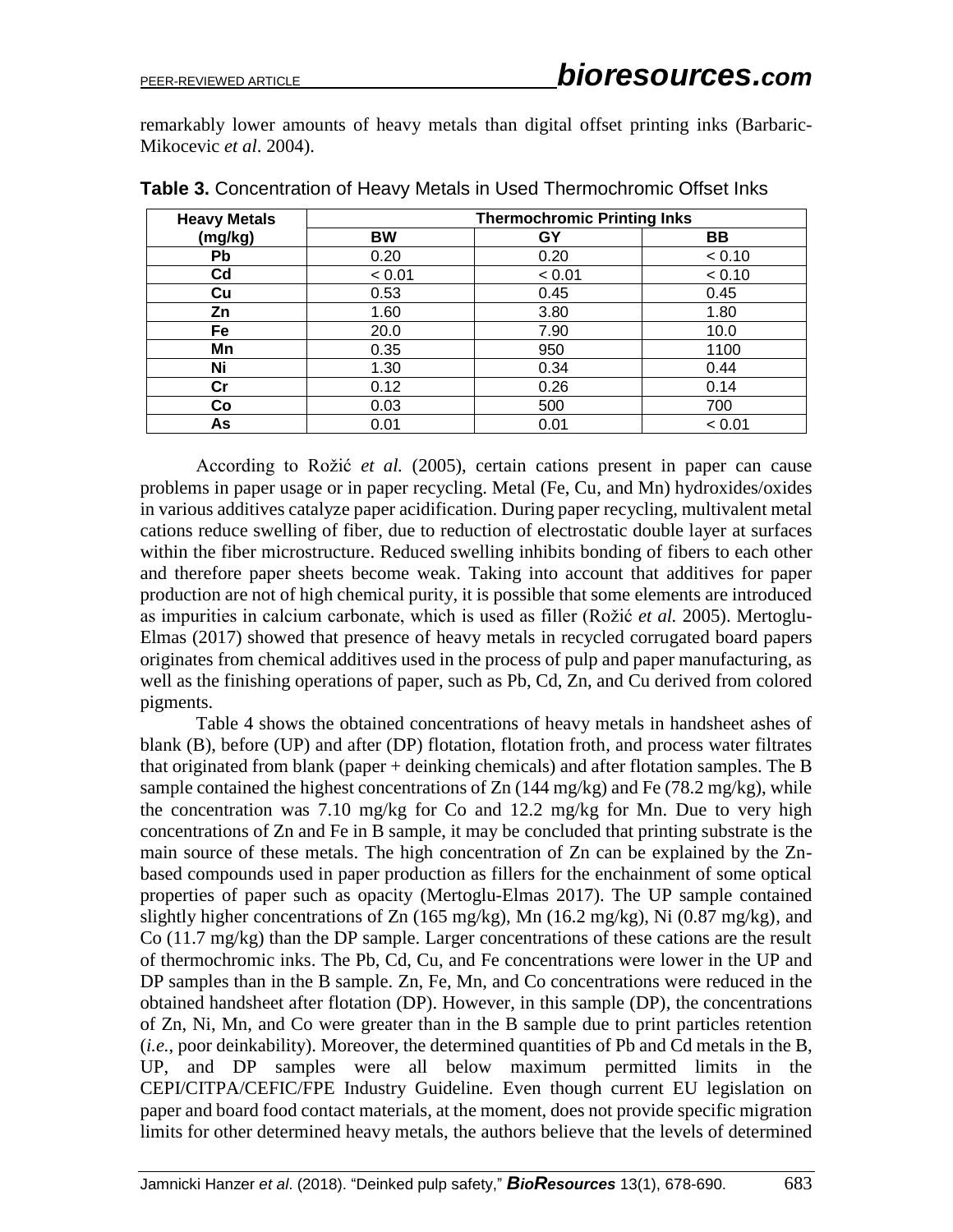heavy metals (Cu, Zn, Fe, Mn, Ni, Cr, Co, As) could be of potential threat especially if recycled paper is to be brought in direct contact with moist and/or fatty food.

In our previous research, microscopic imaging revealed that flotation froth mostly contained ink particles originating from GY and BB prints, while the BW ink particles were observed in a smaller amount. Undeinked pulp (UP) handsheet contained mostly BB and GY ink particles while deinked pulp (DP) handsheet was cleaner but also contained mainly BB and GY ink particles. Since only small amounts of BW ink residues were present in all samples, their poor visibility was due to deformation and because of their mechanical damage during pulping. It was also assumed that BW ink particles (microcapsules) were retained in aqueous suspension (Vukoje *et al.* 2016). As deinking froth contained mainly short fibers, fillers, ink particles, and deinking additives, the highest concentrations of Zn, Mn, and Co that were found in GY and BB inks, were also present in filtration froth filter pad. A high concentration of Zn cations in filtration froth filter pad may originate from additives present in paper.

Determined concentrations of cations in process waters show that deinking does not affect heavy metals release from thermochromic inks. In process water filtrates, Zn and Fe were present in very low concentrations, while the concentration of other heavy metals was negligible (Table 4). Since thermochromic ink particles are difficult to separate from the pulp suspension, the release of heavy metals in process water is minimal.

| Heavy                    | <b>Maximum</b>                           | <b>Samples Obtained from Deinking</b><br><b>Process</b> |                                  |                                |                                                | <b>Process Water</b><br><b>Filtrate</b>  |                           |
|--------------------------|------------------------------------------|---------------------------------------------------------|----------------------------------|--------------------------------|------------------------------------------------|------------------------------------------|---------------------------|
| <b>Metals</b><br>(mg/kg) | <b>Permitted</b><br>Quantity*<br>(mg/kg) | <b>Blank</b><br>(B)                                     | <b>Undeinked</b><br>pulp<br>(UP) | <b>Deinked</b><br>pulp<br>(DP) | <b>Filter</b><br>$pad -$<br>flotation<br>froth | <b>Blank</b><br>(chemicals<br>and paper) | <b>After</b><br>flotation |
| Pb                       | $3.0**$                                  | 2.60                                                    | 1.70                             | 1.60                           | 4.20                                           | 0.01                                     | < 0.01                    |
| Cd                       | $0.5**$                                  | 0.12                                                    | 0.09                             | 0.09                           | 0.23                                           | < 0.01                                   | < 0.01                    |
| Cu                       | not<br>established                       | 2.60                                                    | 2.40                             | 2.50                           | 4.90                                           | 0.01                                     | 0.01                      |
| Zn                       | not<br>established                       | 144                                                     | 165                              | 147                            | 458                                            | 0.15                                     | 0.33                      |
| Fe                       | not<br>established                       | 78.2                                                    | 75.9                             | 71.2                           | 142                                            | 0.08                                     | 0.17                      |
| Mn                       | not<br>established                       | 12.2                                                    | 16.2                             | 15.4                           | 32.1                                           | 0.02                                     | 0.02                      |
| Ni                       | not<br>established                       | 0.67                                                    | 0.87                             | 0.79                           | 1.75                                           | < 0.01                                   | < 0.01                    |
| Cr                       | not<br>established                       | 1.85                                                    | 1.90                             | 1.85                           | 3.80                                           | < 0.01                                   | < 0.01                    |
| Co                       | not<br>established                       | 7.10                                                    | 11.7                             | 10.7                           | 24.7                                           | 0.01                                     | 0.02                      |
| As                       | not<br>established                       | < 0.01                                                  | < 0.01                           | 0.01                           | 0.01                                           | < 0.01                                   | < 0.01                    |

**Table 4.** Concentration of Heavy Metals in Handsheets (B, UP, DP) and Process Water Filtrates Obtained from Blank and After Flotation

\* Purity requirements set out in the CEPI/CITPA/CEFIC/FPE Industry guideline.

\*\* The concentration of these metals is usually determined in an aqueous extract according to EN 12498. Also, the materials are subjected to tests only if, in normal circumstances, the end use of the paper and board is known to be for contact with moist and/or fatty food.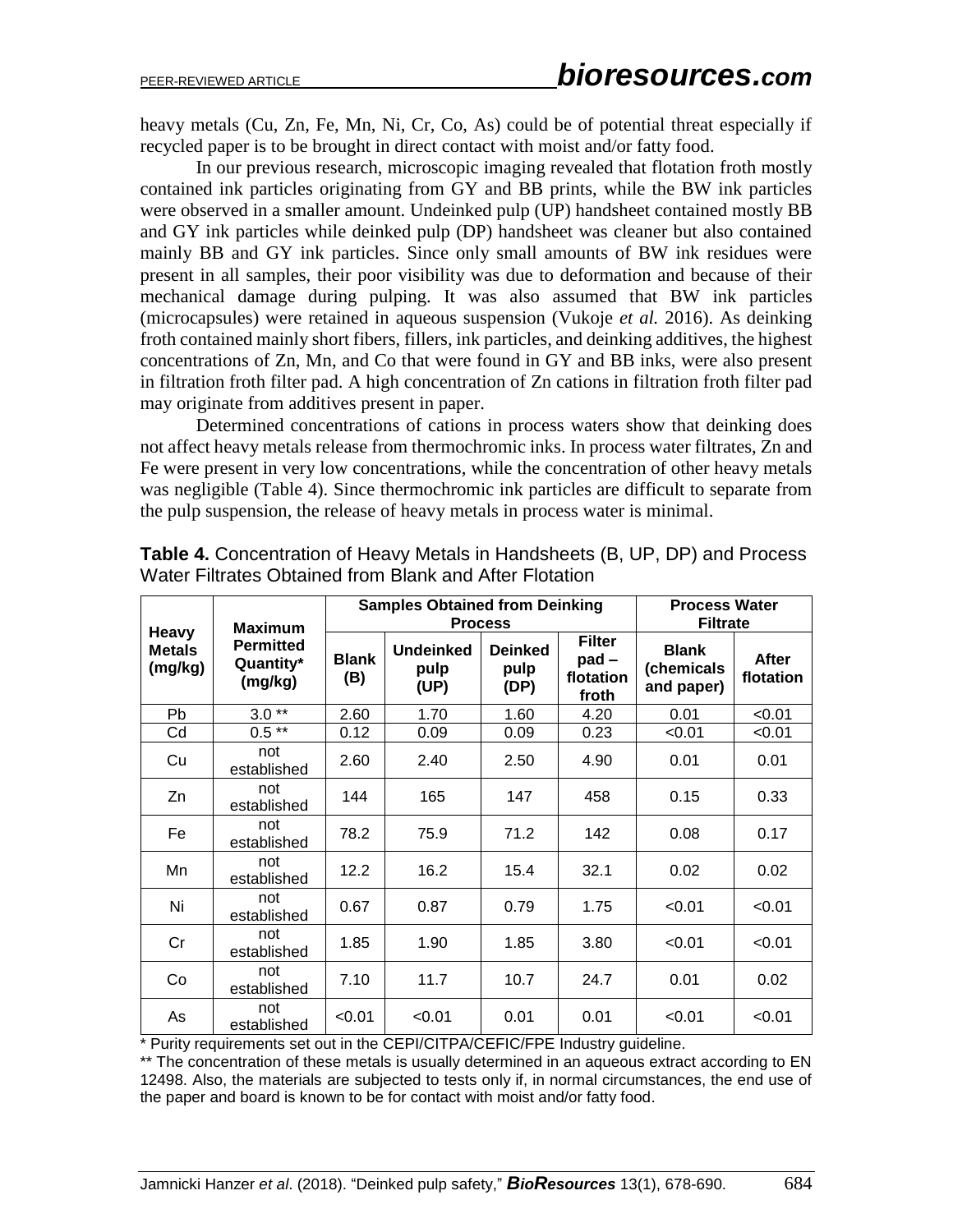Results imply that printing substrate is the main source of heavy metals concentrations (Fe, Zn) in the process waters produced by deinking flotation. In addition to this conclusion, it can also be assumed that Fe concentrations in process water may be result of BW thermochromic ink residues present in pulp suspension as described in previous research by Vukoje *et al.* (2016). Concerning the low concentrations of heavy metals in process water, it can be reused and returned into the recycling process.

#### **Determination of BPA, TOC, and TC Content**

Table 5 shows the concentrations of BPA, TOC, and TC in filter pad samples. Because no BPA was found in the blank sample, it was concluded that the BPA originated from the thermochromic printing inks. A relatively large reduction in BPA concentration was observed. Filter pads obtained after flotation contained 50% less BPA than the undeinked filter pads. Vinković *et al.* (2017) examined the BPA concentrations in commercially available printing inks where, among others, they also analyzed the same inks we used in this research. Their results showed that BPA was present only in BW thermochromic ink, while GY and BB inks did not contain any BPA.

A slight reduction of TOC and TC in filter pads after flotation compared with those obtained before flotation indicated a very slight decrease in the organic content. From the obtained results it can be concluded that TOC in samples originates from paper, *i.e.* cellulose, while only a small percentage is related to thermochromic printing inks. Small amount of inorganic carbon results from fillers (calcium carbonate) in paper. In our previous study, process water filtrates were examined in terms of TOC and chemical oxygen demand (COD). The obtained values for process water after flotation showed higher organic matter loads than the blank (Vukoje *et al*. 2016).

| <b>Filter Pad Sample</b> | BPA (mg/kg)    | <b>TOC (%)</b> | TC (%) |
|--------------------------|----------------|----------------|--------|
| Blank (B)                |                | 35.8           | 40.0   |
| Undeinked pulp (UP)      | מ ו            | 37.2           | 40.8   |
| Deinked pulp (DP)        | $^{\prime}$ .5 | 36.1           | 40.2   |

**Table 5.** Concentration of BPA, TOC, and TC in Obtained Filter Pads

Purity requirements set out in the CEPI/CITPA/CEFIC/FPE Industry guideline specify the limit value for BPA, which is shown in Table 6. However, the latest risk assessment by the European Food Safety Authority (EFSA) on the use of BPA (Bolognesi *et al.* 2015) stimulated the European Commission to strengthen the regulation on the use of BPA in food contact materials (FCMs). A draft regulation by the European Commission's (EC) Directorate-General for Health and Food Safety (DG SANTE) concerning the regulation of BPA in FCMs lowers the specific migration limit (SML) for food contact plastics from 0.6 mg/kg to 0.05 mg/kg (EC 2016). Because the existing SML value for BPA as stated in Industry guideline is derived from the current Regulation EC) 10/2011 on plastics FCMs, it is assumed that new lower SML values for BPA will also be adopted in the paper and board FCM regulations.

The conversion of BPA concentrations to the proposed limits presented in Table 6 was done by taking into account the actual grammage of analyzed filter pads  $(225 \text{ g/m}^2)$ according to Eq. 1.

$$
Qa = (Qm \times G)/100000 \tag{1}
$$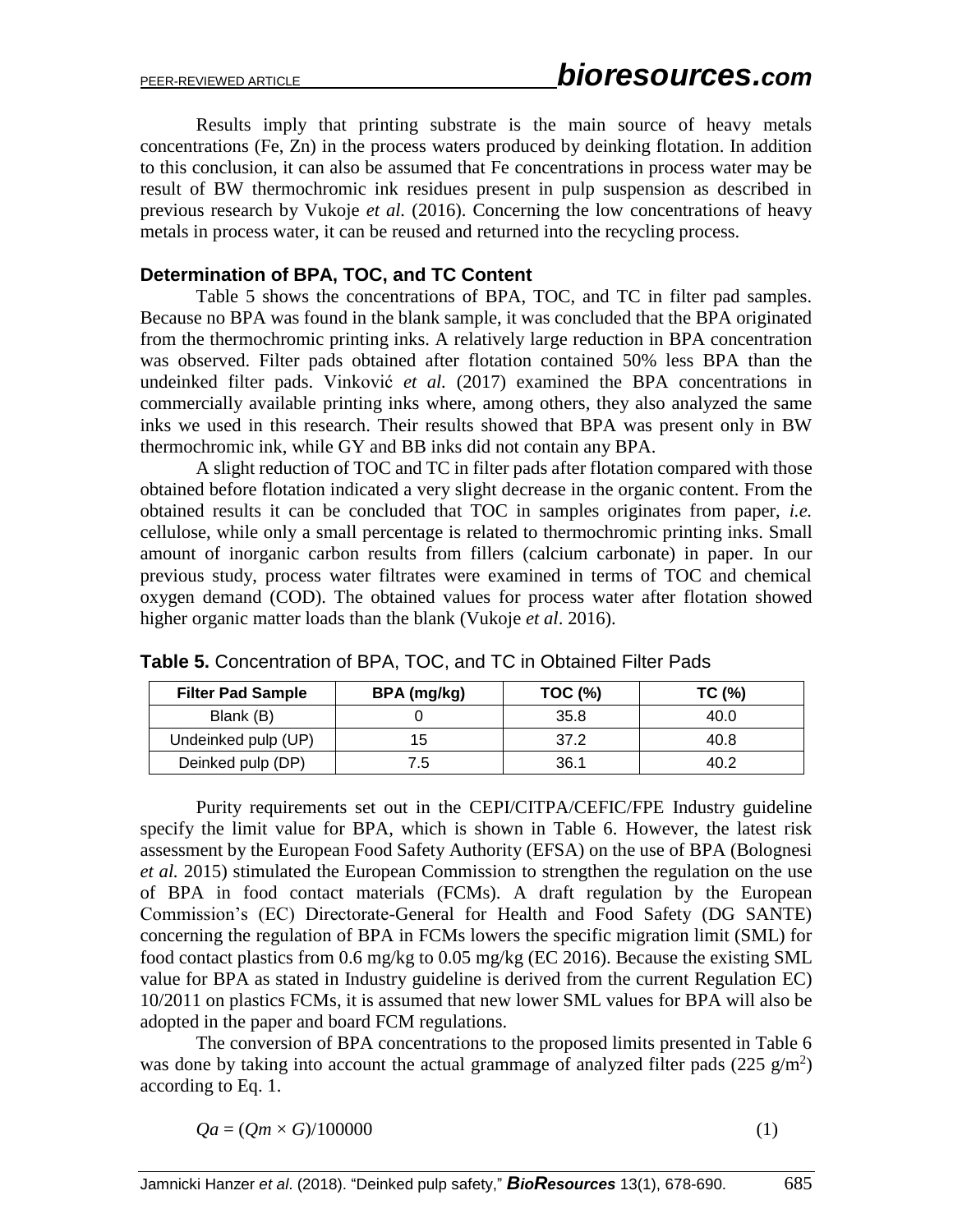where *Qa* is the concentration of substance in paper expressed as mg/dm², *Qm* is the concentration of substance in paper expressed as mg/kg, and *G* is the grammage of paper as expressed as g/m². *Qa* is the maximum quantity of the contaminant allowed in the packaging, if it is assumed that 100% of it will migrate into the food. The BPA content of the analyzed filter pads expressed as mg/dm<sup>2</sup> of material is presented in Table 6.

| <b>Substance</b>                                           | Limit in<br>Food    | Tested in<br>Paper and<br><b>Board</b> | <b>Filter Pad Sample</b><br><b>Measured concentrations of BPA</b><br>(mg/dm <sup>2</sup> ) |                        |                      |  |
|------------------------------------------------------------|---------------------|----------------------------------------|--------------------------------------------------------------------------------------------|------------------------|----------------------|--|
|                                                            | SML (mg/kg<br>food) | Limit<br>(mg/dm <sup>2</sup> )         | Blank (B)                                                                                  | Undeinked<br>pulp (UP) | Deinked<br>pulp (DP) |  |
| <b>BPA</b>                                                 | 0.6                 | 0.1                                    |                                                                                            |                        |                      |  |
| New reduced<br>limit for BPA<br>(from draft<br>regulation) | 0.05                | 0.008                                  | 0.0                                                                                        | 0.034                  | 0.017                |  |

**Table 6.** Purity Requirements for BPA in Food Contact Paper and Board and Concentrations of BPA in Filter Pads Obtained from Deinking Process

The converted results indicated that the BPA in the analyzed filter pads obtained before and after deinking flotation were below the existing limits as set in Industry Guideline and current Regulation (EC) 10/2011 on plastics FCMs. However, under the stricter and likely new regulation limits, both analyzed filter pads failed, as the detected concentrations were above the permitted limits (Table 6). The results also showed that deinking flotation did not sufficiently eliminate the BPA content from the pulp to meet the draft regulation's new purity requirements. The presence of BPA in recycled pulp can be of major concern if the paper printed with thermochromic ink is used for production of paperboard where only pulping of paper is conducted, without performance of flotation process. Based on the obtained results for undeinked pulp (UP), it would mean even greater concentrations of BPA that would be left in recycled pulp. Based on the obtained results, in order to improve removal of thermochromic prints residues and toxic compounds, other recycling methods should be investigated.

#### **Determination of Antimicrobial Properties**

Components present in paper as fillers (Zn oxide, titanium oxide, heavy metals) or components of thermochromic inks (bisphenol A, heavy metals) may show antimicrobial activities (Munoz-Bonilla and Fernández-García 2012; Lemire *et al.* 2013). In order to examine release and possible transfer of the antimicrobial constituents from recycled paper pulp, microbiological tests were performed.

The total number of sporadic *Aspergillus niger* (Fig. 1a) was determined by counting in a Thomson Chamber and was  $1.3 \times 10^7$  cell/mL. The total number of *Bacillus* subtilis cells in 1 mL was  $1.4 \times 10^9$  cell/mL (Fig. 1b). The exposure of *Bacillus subtilis* to penicillin resulted in the formation of a 4-cm diameter inhibition zone (Fig. 1c).

Samples of B, UP, and DP were tested with *Bacillus subtilis* (Fig. 2) and *Aspergillus niger* (Fig. 3). There were no inhibition zones around the paper discs, indicating that the samples did not inhibit microbial growth and that there was no release of any toxic substances from recycled paper pulp. On malt agar, almost no discs were observed because of fungus overgrowth (Fig. 3).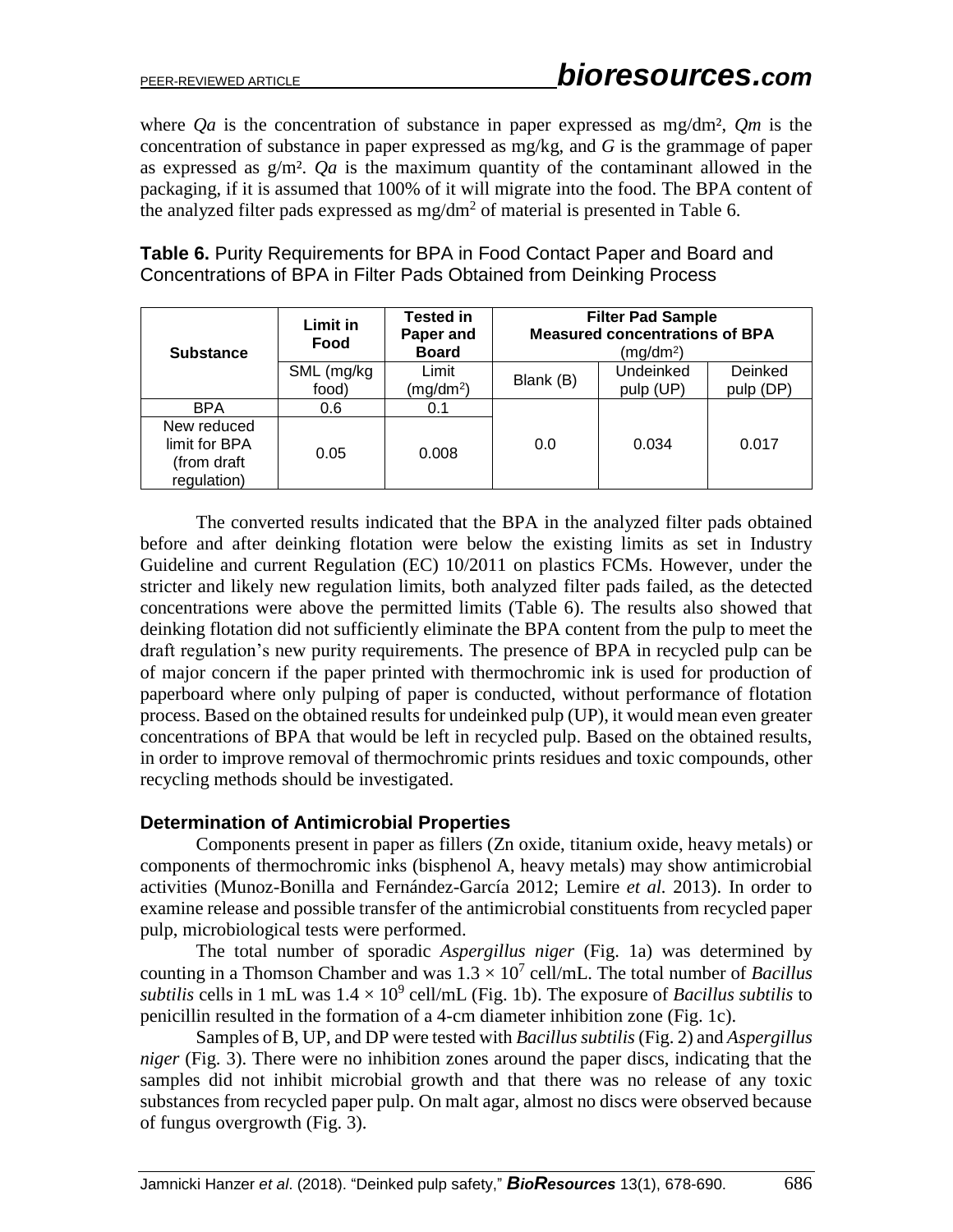

**Fig. 1.** Growth of fungus *Aspergillus niger* (a) and bacteria *Bacillus subtilis* (b); inhibition of *Bacillus subtilis* by penicillin (c)



**Fig. 2.** Sensitivity test for bacteria *Bacillus subtilis* in samples B (a), UP (b), and DP (c). In each panel: (left) 1 mL of suspension flushed with s NA; (right): 0.1 mL of suspension homogenized with a Drigalski spatula



**Fig. 3.** Sensitivity test for the fungus *Aspergillus niger* in samples B (a), UP (b), and DP (c). In each panel: (left) 1 mL of suspension flushed with s NA; (right): 0.1 mL of suspension homogenized with a Drigalski spatula

# **CONCLUSIONS**

- 1. Thermochromic printing ink dried by absorption (BW) contained only Fe in higher concentrations, while the other two oxypolymerization drying inks (GY and BB) contain notably higher concentrations of Co and Mn (that originate from their drying catalysts or siccatives).
- 2. The higher concentrations of Zn and Fe in all samples (B, UP, DP and process water filtrates) originate from printing substrate. The concentrations of Mn and Co in the DP handsheet and filtration froth originate from drying catalysts present in GY and BB inks.
- 3. Considering very low concentrations of heavy metals in process waters, they can be reused in recycling process.
- 4. BPA originated from BW thermochromic ink. The reduction of only 50% of BPA was noticed in the samples after flotation, which can be explained due to poor deinkability of thermochromic inks.
- 5. According to new stricter limits of maximum permitted quantity of BPA in FCMs, both analyzed samples failed the purity requirements, as both detected concentrations were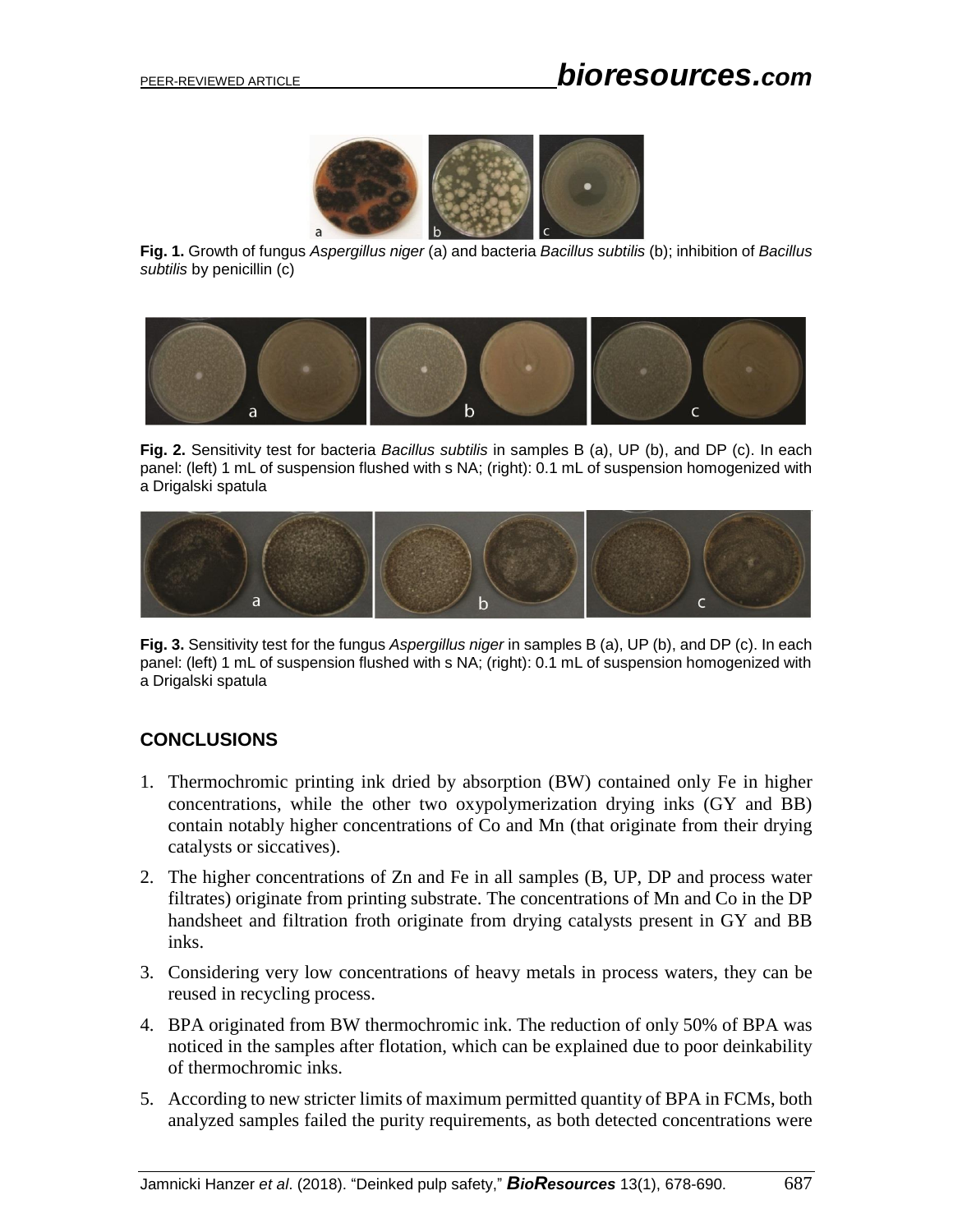above maximum permitted limits.

6. The growth of *Bacillus subtilis* and *Aspergillus niger* was not inhibited in all tested samples (B, UP, DP), indicating that there was no release of toxic substances, despite the presence of BPA.

# **ACKNOWLEDGMENTS**

The authors are grateful for the support of University of Zagreb.

# **REFERENCES CITED**

- Barbaric-Mikocevic, Z., Orescanin, V., Bolanca, Z., Lulic, S., and Rozic, M. (2004). "Heavy metals in the products of deinking flotation of digital offset prints," *Journal of Environmental Science and Health, Part A: Toxic/Hazardous Substances and Environmental Engineering* 39(11–12), 2883-2895. DOI: 10.1081/LESA-200034206
- Binderup, M. L., Pedersen, G. A., Vinggaard, A. M., Rasmussen, E. S., Rosenquist, H., and Cederberg, T. (2002). "Toxicity testing and chemical analyses of recycled fibrebased paper for food contact," *Food Additives & Contaminants* 19, 13-28. DOI: 10.1080/02652030110089878
- Blanco, A., Miranda, R., and Monte, M. C. (2013). "Extending the limits of paper recycling: Improvements along the paper value chain," *Forest Systems* 22(3), 471- 483. DOI: 10.5424/fs/2013223-03677
- Bobu, E., Iosip, A., and Ciolacu, F. (2010). "Potential benefits of recovered paper sorting by advanced technology," *Cellulose Chemistry and Technology* 44(10), 461-471.
- Boccacci Mariani, M., Chiacchierini, E., and Gesumundo, C. (1999). "Potential migration of Diisopropyl naphthalenes from recycled paperboard packaging into dry foods," *Food Additives and Contaminants* 16(5), 207-213. DOI: 10.1080/026520399284073
- Bolognesi, C., Castle, L., Cravedi, J.-P., Engel, K.-H., Fowler, P., Franz, R., Grob, K., Gürtler, R., Husøy, T., Mennes, W., *et al*. (2015). "Scientific opinion on the risks to public health related to the presence of bisphenol A (BPA) in foodstuffs: Executive summary," *EFSA Journal* 13(1), 3978. DOI: 10.2903/j.efsa.2015.3978
- CEPI/CITPA/CEFIC/FPE. (2012). *Industry Guideline for the Compliance of Paper Paper & Board Materials and Articles for Food Contact: Issue 2*, Brussels, Belgium, [\(http://www.cepi.org/system/files/public/documents/publications/foodcontact/2012/In](http://www.cepi.org/system/files/public/documents/publications/foodcontact/2012/Industry%20guideline-updated2012final.pdf) [dustry%20guideline-updated2012final.pdf\)](http://www.cepi.org/system/files/public/documents/publications/foodcontact/2012/Industry%20guideline-updated2012final.pdf), accessed October 6, 2017.
- European Commission (EC) Regulation 1935/2004 (2004). "On materials and articles intended to come into contact with food and repealing Directives 80/590/EEC and 89/109/EEC," European Union, Brussels, Belgium.
- EC (2016). "Draft Commission regulation on the use of bisphenol A in varnishes and coatings intended to come into contact with food and amending Regulation (EU) No 10/2011 as regards the use of that substance in plastic food contact materials," European Union, Brussels, Belgium.
- EC 2023/2006 (2006). "On good manufacturing practice for materials and articles intended to come into contact with food," European Union, Brussels, Belgium.
- Faul, A. (2010). "Quality requirements in graphic paper recycling," *Cellulose Chemistry*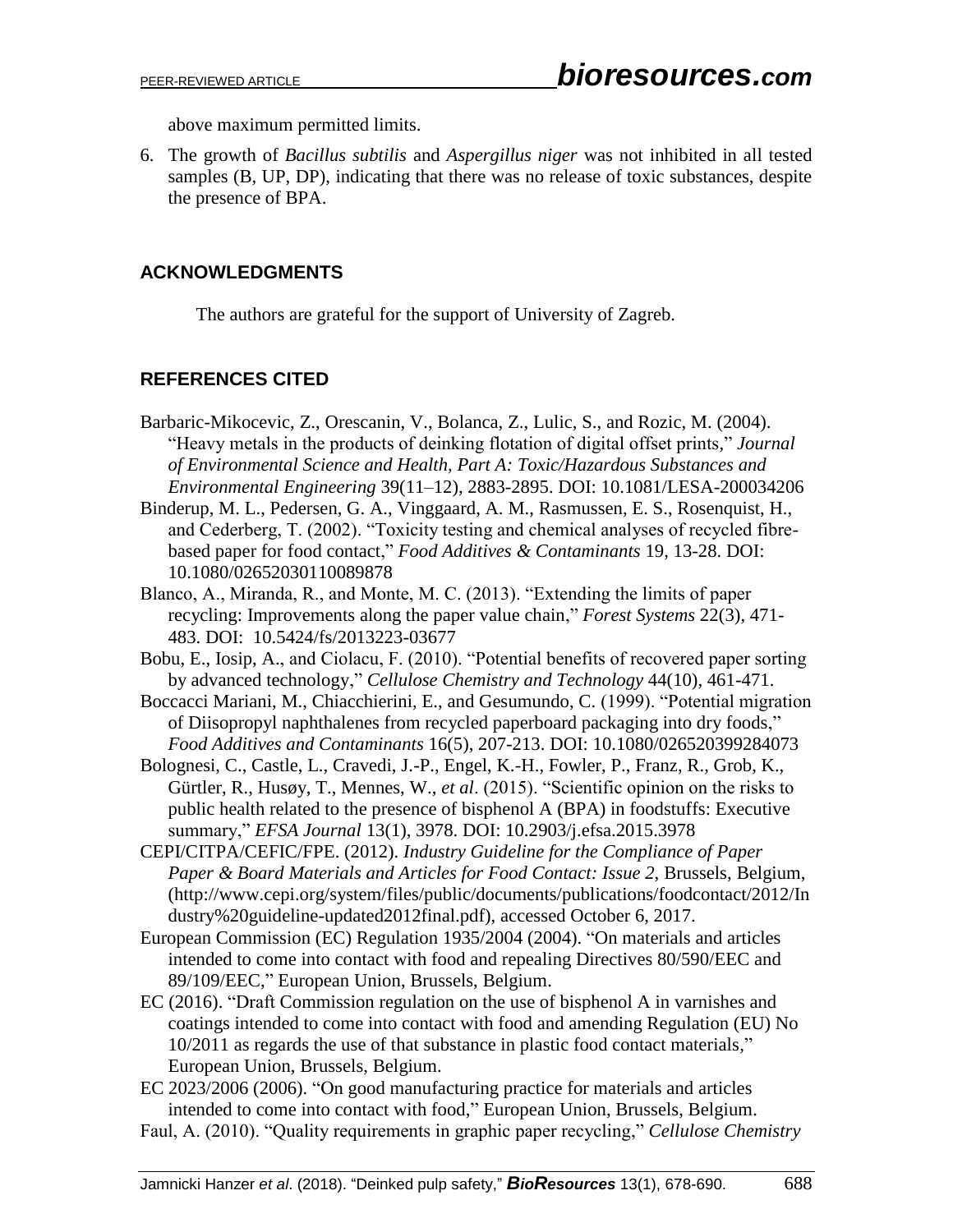*& Technology* 44(10), 451-460.

- Homola, T. J. (2008). "Color-changing inks,"
- (https://www.accessscience.com/content/color-changing-inks/YB080620#), Accessed September 27, 2017.
- Jamnicki, S., Handke, T., Harting, M., Lozo, B., and Jakovljević, M. (2015). "Deinking possibilities in the reduction of mineral oil hydrocarbons from recovered paper grades," *Cellulose Chemistry and Technology* 49, 677-684.
- Jamnicki, S., Lozo, B., Rutar, V., and Barušić, L. (2012). "A study on the food contact suitablity of recycled paper and board," *Papiripar* 54(4), 14-20.
- Leach, R. H., Pierce, R. J., Hickman, E. P., Mackenzie, M. J., and Smith, H. G. (eds.) (2007). *The Printing Ink Manual*, Springer, Dordrecht, The Netherlands.
- Lemire, J. A., Harrison, J. J., and Turner, R. J. (2013). "Antimicrobial activity of metals: Mechanisms, molecular targets and applications," *Nature Reviews Microbiology* 11, 371-384. DOI:10.1038/nrmicro3028
- MacLaren, D. C., and White, M. A. (2003). "Dye–developer interactions in the crystal violet lactone–lauryl gallate binary system: Implications for thermochromism," *Journal of Materials Chemistry* 13(7), 1695-1700. DOI: 10.1039/b302249h
- Mertoglu-Elmas, G. (2017). "The effect of colorants on the content of heavy metals in recycled corrugated board papers," *BioResources* 12(2), 2690-2698. DOI: 10.15376/biores.12.2.2690-2698
- Mohammadpour, I., Ahmadkhaniha, R., Zare Jeddi, M., and Rastkari, N. (2016). "Heavy metals in recycled pastry packages and pastries," *Acta Alimentaria* 45(4), 509-514. DOI: 10.1556/066.2016.45.4.7
- Munoz-Bonilla, A., and Fernández-García, M. (2012). "Polymeric materials with antimicrobial activity," *Progress in Polymer Science* 37, 281– 339. DOI: 10.1016/j.progpolymsci.2011.08.005
- Pivnenko, K., Eriksson, E., and Astrup, T. F. (2015). "Waste paper for recycling: Overview and identification of potentially critical substances," *Waste Management* 45, 134-142. DOI: 10.1016/j.wasman.2015.02.028
- Pivnenko, K., Olsson, M. E., Götze, R., Eriksson, E., and Astrup, T. F. (2016). "Quantification of chemical contaminants in the paper and board fractions of municipal solid waste," *Waste Management* 51, 43-54. DOI: 10.1016/j.wasman.2016.03.008
- Rožić, M., Rožmarić Mačefat, M., and Oreščanin, V. (2005). "Elemental analysis of ashes of office papers by EDXRF spectrometry," *Nuclear Instruments & Methods in Physics Research. Section B, Beam Interactions with Materials and Atoms* 229(1), 117-122. DOI: 10.1016/j.nimb.2004.11.011
- Seeboth, A., Klukowska, A., Ruhmann, R., and Lötzsch, D. (2007). "Thermochromic polymer materials," *Chinese Journal of Polymer Science* 25(2), 123-135. DOI: 10.1142/S0256767907001923
- Seeboth, A., and Lotzsch, D. (2008). *Thermochromic Phenomena in Polymers*, Smithers Rapra Technology Limited, Shropshire, UK.
- Seeboth, A., and Lotzsch, D. (2013). *Thermochromic and Thermotropic Materials*, CRC Press, Boca Raton, FL, USA.
- Summerfield, W., and Cooper, I. (2001). "Investigation of migration from paper and board into food--Development of methods for rapid testing," *Food Additives and Contaminants* 18(1), 77-88. DOI: 10.1080/02652030010004674
- Tang, S. L. P., and Stylios, G. K. (2006). "An overview of smart technologies for